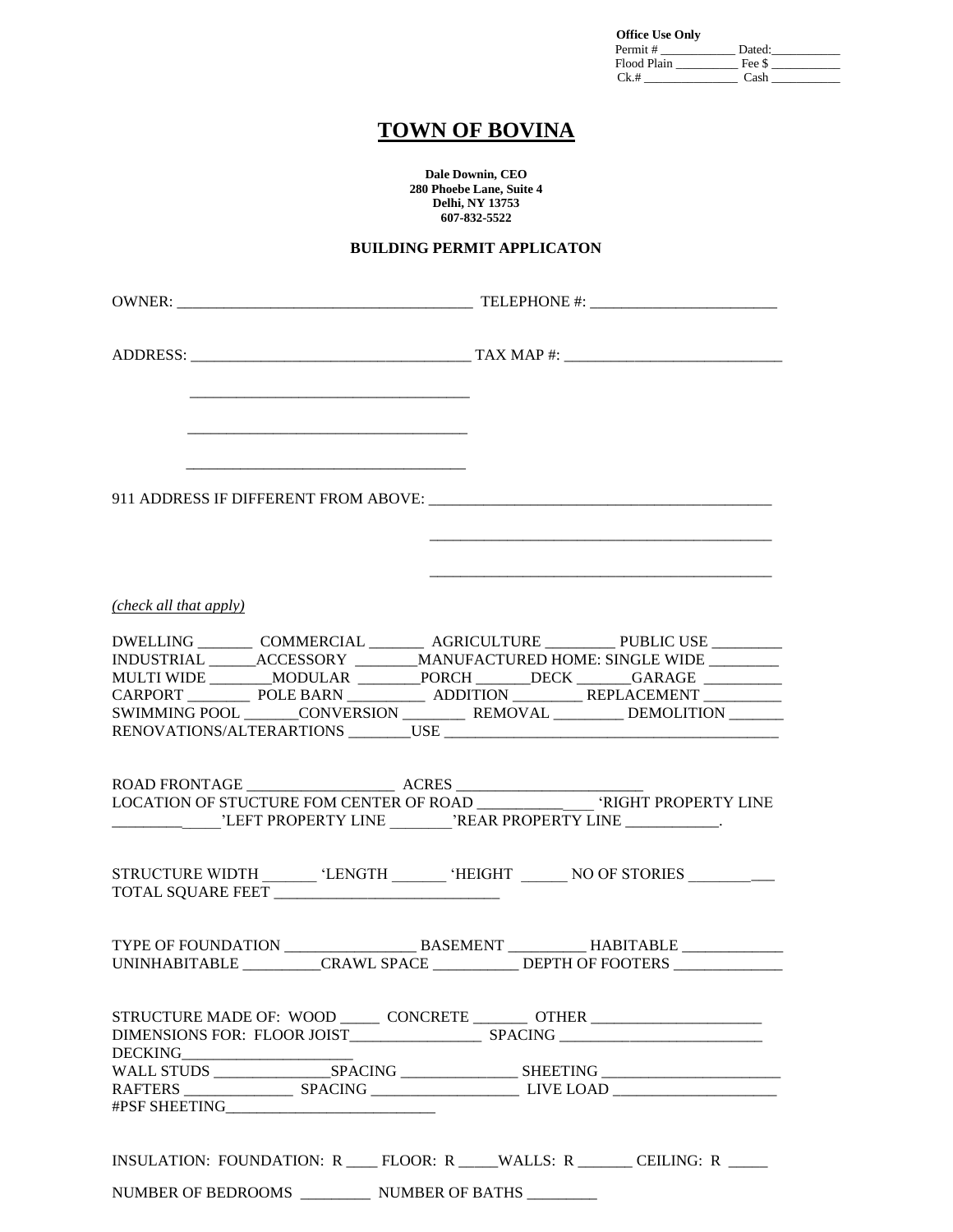#### **PAGE 2**

|                                                                                                |             |                                | ELECTRIC NEW REPAIR SIZE OF SERVICE:                                                                                                                                                                                                            |                                                                                                                                                                                                                                                                                                                                                                                                                                                                                                                                           |
|------------------------------------------------------------------------------------------------|-------------|--------------------------------|-------------------------------------------------------------------------------------------------------------------------------------------------------------------------------------------------------------------------------------------------|-------------------------------------------------------------------------------------------------------------------------------------------------------------------------------------------------------------------------------------------------------------------------------------------------------------------------------------------------------------------------------------------------------------------------------------------------------------------------------------------------------------------------------------------|
|                                                                                                |             |                                | ENTERING BUILDING: OVERHEAD ___________ UNDERGROUND __________                                                                                                                                                                                  |                                                                                                                                                                                                                                                                                                                                                                                                                                                                                                                                           |
|                                                                                                |             |                                |                                                                                                                                                                                                                                                 | WATER SUPPLY: SPRING ________ WELL ________ PIPING FOR SUPPLY ___________________                                                                                                                                                                                                                                                                                                                                                                                                                                                         |
|                                                                                                |             |                                |                                                                                                                                                                                                                                                 |                                                                                                                                                                                                                                                                                                                                                                                                                                                                                                                                           |
|                                                                                                |             |                                |                                                                                                                                                                                                                                                 | $\begin{tabular}{l c c} \hline \textbf{CHIMNEY}\hspace{0.08cm}\textbf{\textcolor{blue}{\bf MASONRY}\textcolor{red}{\bf \textcolor{blue}{\bf -L.}}\textcolor{blue}{\bf \textcolor{blue}{\bf DEPTH OF FOOTER}\textcolor{red}{\bf \textcolor{blue}{\bf -L.}}\textcolor{blue}{\bf \textcolor{blue}{\bf -L.}}\textcolor{blue}{\bf \textcolor{blue}{\bf D1AMETER}\textcolor{red}{\bf \textcolor{blue}{\bf -L.}}\textcolor{blue}{\bf \textcolor{blue}{\bf -L.}}\textcolor{blue}{\bf \textcolor{blue}{\bf NETAL}\textcolor{blue}{\bf \textcolor{$ |
|                                                                                                |             |                                |                                                                                                                                                                                                                                                 |                                                                                                                                                                                                                                                                                                                                                                                                                                                                                                                                           |
|                                                                                                |             |                                |                                                                                                                                                                                                                                                 | $\begin{tabular}{l c c c} \hline \text{FURNACE} & \text{\hspace{3cm}} \text{BOLER} & \text{\hspace{3cm}} \text{MANUFACTURER} \\ \hline \text{BTU} & \text{FUEL TYPE} & \text{\hspace{3cm}} \text{MANUFACTURER} & \text{\hspace{3cm}} \text{ELECTRICE HEAT} \\ \hline \end{tabular}$                                                                                                                                                                                                                                                       |
|                                                                                                |             |                                |                                                                                                                                                                                                                                                 |                                                                                                                                                                                                                                                                                                                                                                                                                                                                                                                                           |
|                                                                                                |             |                                |                                                                                                                                                                                                                                                 |                                                                                                                                                                                                                                                                                                                                                                                                                                                                                                                                           |
| ESTIMATED COST \$                                                                              |             |                                |                                                                                                                                                                                                                                                 |                                                                                                                                                                                                                                                                                                                                                                                                                                                                                                                                           |
|                                                                                                |             |                                |                                                                                                                                                                                                                                                 |                                                                                                                                                                                                                                                                                                                                                                                                                                                                                                                                           |
| Owner/Agent is responsible for notifying the code enforcement officer to schedule inspections. |             |                                | Submitted herewith are dimensioned plans shape, size and location of proposed structure on property. The permittee is<br>responsible for obtaining any other permits and approvals from any other agency that may be required for this project. |                                                                                                                                                                                                                                                                                                                                                                                                                                                                                                                                           |
|                                                                                                | (signature) |                                |                                                                                                                                                                                                                                                 |                                                                                                                                                                                                                                                                                                                                                                                                                                                                                                                                           |
|                                                                                                |             |                                |                                                                                                                                                                                                                                                 | PERMIT: APPROVED __________ AND PERMISSION GRANTED SUBJECT TO ALL STATE AND LOCAL                                                                                                                                                                                                                                                                                                                                                                                                                                                         |
| DATE:                                                                                          |             | <b>CEO/BUILDING INSPECTOR:</b> |                                                                                                                                                                                                                                                 |                                                                                                                                                                                                                                                                                                                                                                                                                                                                                                                                           |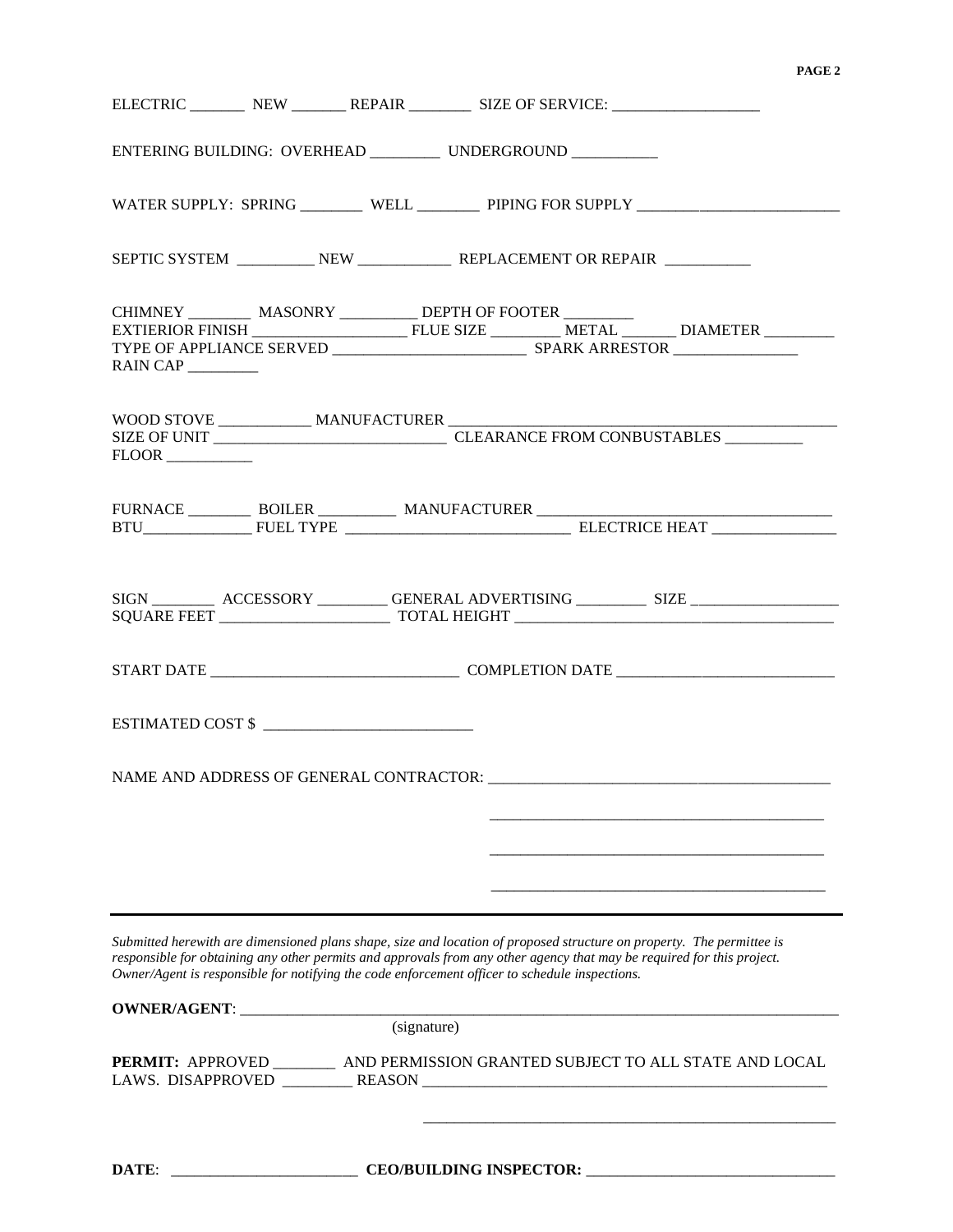## **TOWN OF BOVINA**

# **BUILDING PERMIT FEE SCHEDULE**

### **RESIDENTIAL**

|    | 1. Site built and modular houses                                                    | $*$ \$.003% total cost |
|----|-------------------------------------------------------------------------------------|------------------------|
|    | 2. Mobile Homes -                                                                   |                        |
|    | A. Single-wide on slab                                                              | \$120.00               |
|    | B. Single-wide on foundation                                                        | \$175.00               |
|    | C. Double-wide on slab                                                              | \$175.00               |
|    | D. Double-wide on foundation                                                        | *\$.003% total cost    |
|    | 3. Installation of mobile home on existing                                          |                        |
|    | approved and current code site                                                      | \$75.00                |
|    | 4. Accessory Structures (sheds, barns, garages, etc.)                               |                        |
|    | A. Up to 144 sq. ft.                                                                | \$ no charge           |
|    | B. 145 sq. ft. to 200 sq. ft.                                                       | \$15.00                |
|    | C. 201 sq. ft. and up per 100 sq. ft.                                               | \$10.00                |
|    | 5. Renovations or alterations to existing<br>buildings for each \$5,000 in value or |                        |
|    | fraction thereof                                                                    | \$30.00                |
|    | 6. Decks up to 200 sq. ft.                                                          | \$ no charge           |
|    | over 200 sq. ft. per 100 sq. ft.                                                    | \$15.00                |
| 7. | Heating appliances and chimneys                                                     | \$45.00                |
| 8. | Swimming Pools (all kinds) per inspection                                           | \$40.00                |
| 9. | <b>Demolition Permit</b>                                                            | **\$50.00              |
|    | 10. Permit Renewal after one year                                                   | \$10.00                |

\*If actual cost or contracts are not provided with the building application the Code Enforcement Officer shall set a minimum per square foot cost using nationally recognized cost standards.

 \*\*Most demolition permits require an asbestos inspection prior to issuance from a state licensed asbestos inspector.